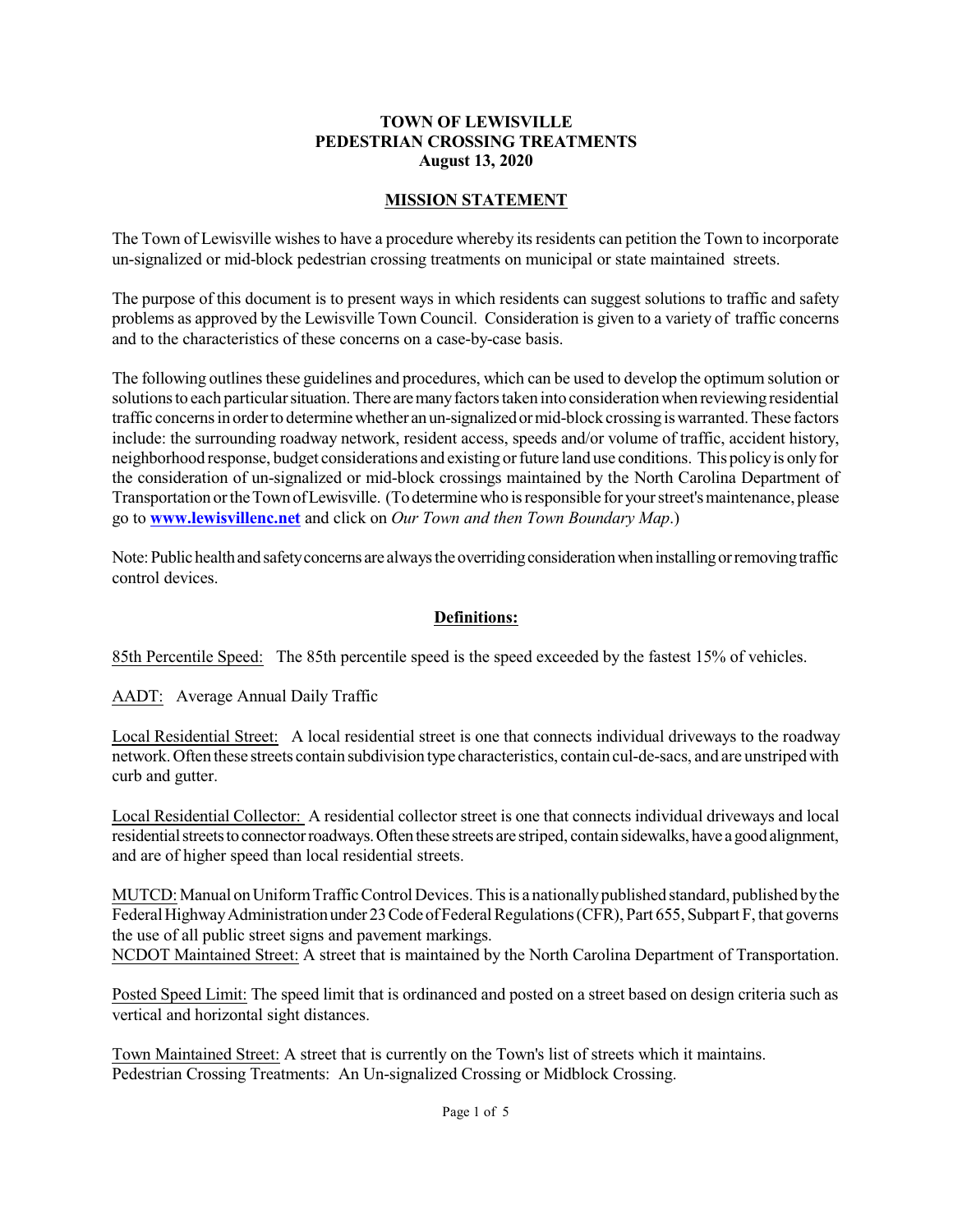## **Criteria**

In order to be considered for un-signalized or midblock pedestrian crossings, the following criteria should be met:

- The Street must be a public street, owned and maintained by the Town or a public street maintained by the North Carolina Department of Transportation.
- The Street shall be classified as a local residential, a local residential collector street or an arterial road, Collectors, arterials, or thoroughfares.
- · Private roads will not be considered as eligible.
- · The posted speed limit in the vicinity of the mid-block crossing treatment shall be 45 mph or less.
- The street must not be more than two travel lanes wide (two lanes with a common left turn would not qualify).
- · The street must be at least one thousand (1,000) feet in length.
- · The street must have no more than 15,000 AADT.
- The speed of at least 15% of traffic must be no more than the posted speed to qualify for the installation of an un-signalized pedestrian crossing treatment.
- The street shall have adequate horizontal and vertical sight distances as determined by the Public Works Director or his/her designee.
- · There is not another un-signalized crossing within 300 feet.
- · There is not a signalized intersection within 400 feet.
- · Streets with speeds of 35 mph orless: On streets with a posted speed or 85th percentile operating speed of 35 mph or less, a pedestrian volume threshold of 20 pedestrians per pedestrian peak hour applies.
- · Streets with Speed Greater than 35 mph: On streets with a posted speed or 85th percentile operating speed greater than 35 mph, a pedestrian volume threshold of no more than 14 pedestrians per pedestrian peak hour applies.
- Lower volume thresholds may be considered for crossings with a significant presence of a special population, such as children or the elderly. Where the estimated pedestrian volume is considered low, no action is required.

# **Initial Steps**

The pedestrian crossing treatment evaluation process may be initiated through a variety of mechanisms. Most commonly, it is expected that the Town will initiate an evaluation of a crossing location at the request of a citizen or organization. Aslocal agencies develop pedestrian or greenwayplans, itmaybe beneficial to reviewcrossing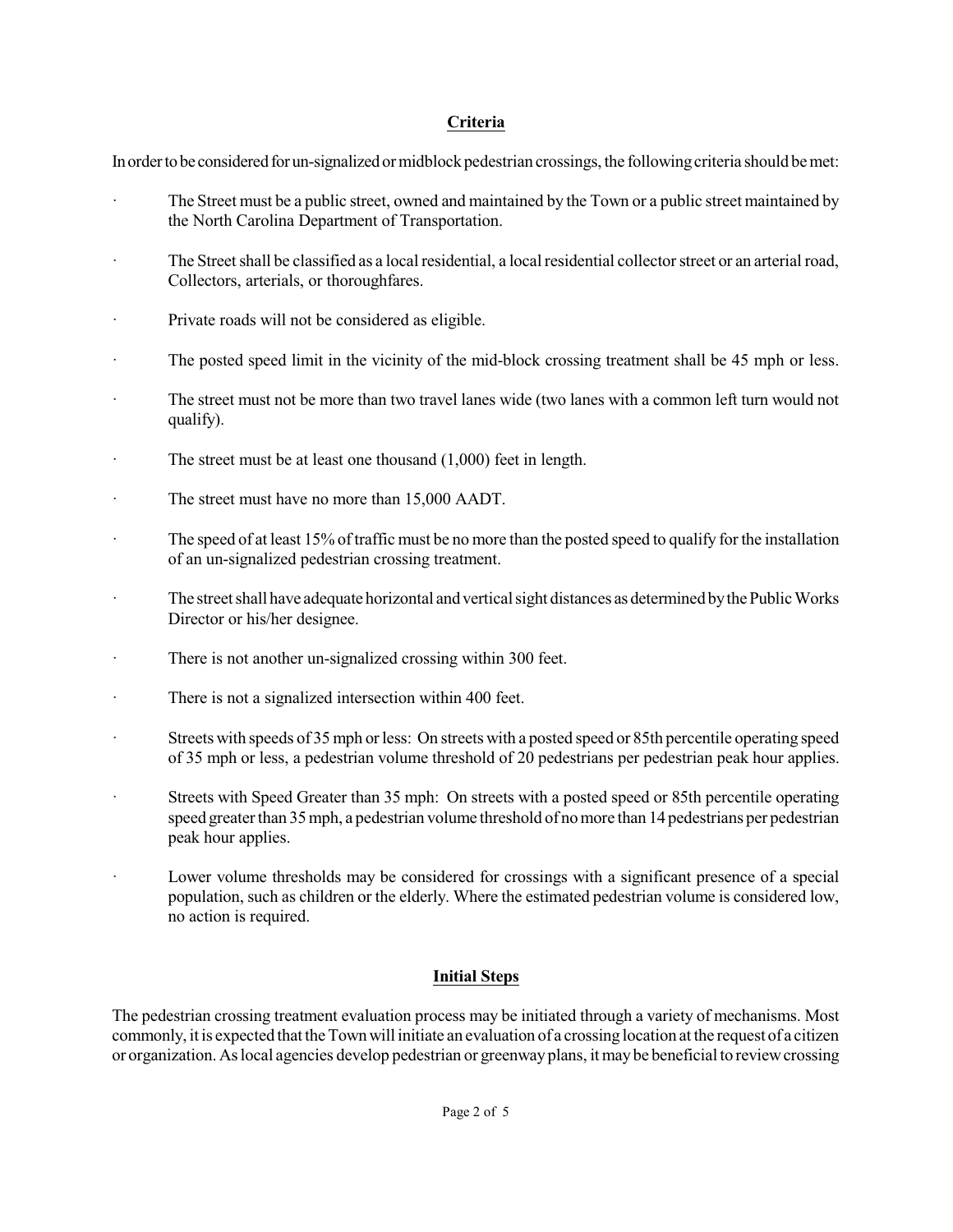locations identified and prioritized through the planning process to better evaluate infrastructure needs and develop useful cost estimates.

While it is more likely that this evaluation process will be performed in response to a particular request or prioritized location, it could also be utilized as a proactive means to systematically review existing crossing locations as part of a basic needs assessment and inventory.

# **General Information**

- 1. **Defining the Concern:** Upon receiving a request about traffic concerns on a street, the Public Safety Committee will require staff to perform an investigation. Based on findings from the initial investigation, additional traffic studies may be scheduled. The purpose of these additional studies is to determine if whether the traffic concern is related to speeding or volume and to quantify the severity of the traffic concern. These studies will indicate whether the concern qualifies for pedestrian crossing treatments.
- 2. **Who Pays for Control Measures?** The cost of the installation of the pedestrian crossing treatments shall be the responsibility of the petitioner.

# 3. **Standard Procedures for Implementation of pedestrian crossing treatments.**

- a. STEP I: Initiation: Pedestrian Crossing Treatments requests may be made to the Town Manager and copied to the Town Clerk by any of the following methods:
	- i. A written request from the Board of the Neighborhood Homeowners Association acting for the neighborhood; a minimum of five signatures from the owners of five separate properties in the vicinity of the proposed crossing; or a public or private organization will be required before studies will be initiated.

The request should describe the reasons for the request emphasizing special or existing circumstances that exist that justify the request.

If the request is being made for consideration of pedestrian crossing treatments on roads under the care and maintenance of the NCDOT, the petitioners should show evidence that they have made a request for pedestrian crossing treatments with the NCDOT, provide documentation related to anystudiesthatwere conductedandthe resolution of the request.

- ii. Staff Field Reviews.
- iii. Request by the Public Safety Committee.
- b. STEP II: Committee Review/Town StaffReview/Traffic Engineering Analysis Classification:
	- i. The Public SafetyCommittee or a Subcommittee ofthe Public SafetyCommittee and staff will review the concern(s) with the organization, neighborhood group, homeowner association, or individuals initiating the request at the next scheduled Public Safety Advisory Committee meeting to assure that the scope and details of the concern are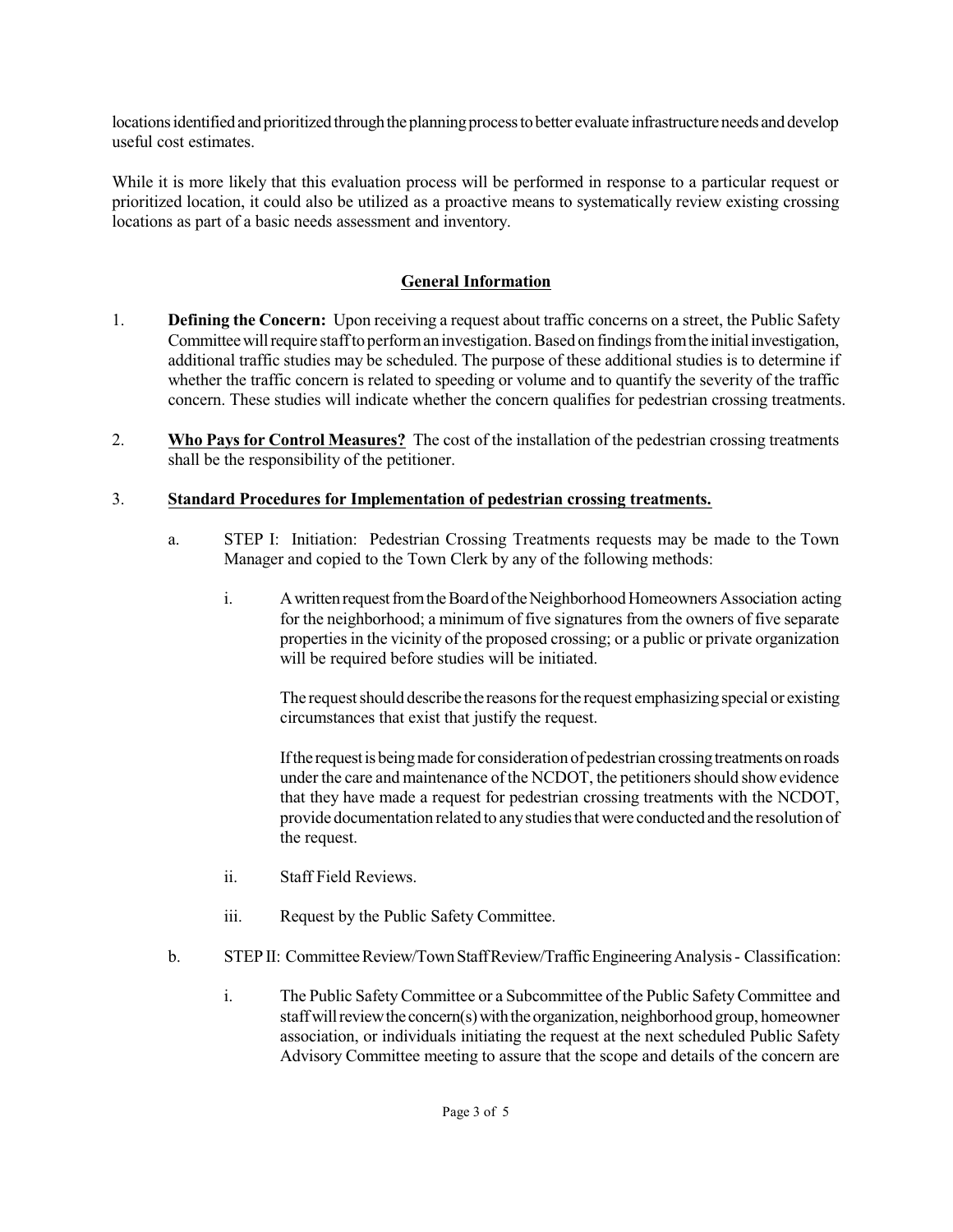clearlyidentified. Atraffic studymayinclude anyor all ofthe following, depending on the scope of the concern:

- (1) Distance to Adjacent Crossing
- (2) Vehicle Traffic Volume
- (3) Speed Limit and/or Operating Speed
- (4) Pedestrian Volume
- (5) Number of Lanes and/or Crossing Distance
- (6) Total Pedestrian Delay
- ii. Traffic Studies may be necessary to obtain the following information:
	- (1) Average Annual Daily Traffic (AADT)
	- (2) Average speed of the top 15% of traffic
	- (3) Vehicle speed check
	- (4) Vehicle turning movement counts
	- (5) Origination/Destination study
	- (6) Pedestrian counts
	- (7) Accident report summary
	- (8) Collision diagram studies
	- (9) Location of any existing pedestrian crossing treatments.
- iii. The cost of Contracted Traffic Studies will be borne by the petitioner.
- iv. Additional considerations:
	- (1) Lighting considerations,
	- (2) Observed crossing behaviors and travel paths,
	- (3) Presence of special pedestrian populations (e.g. children and/or the elderly),
	- (4) Future traffic and or pedestrian volumes (5 to 10 years out), and
	- (5) Futurenearbylanduse changes, growth, or development patterns(5to10years